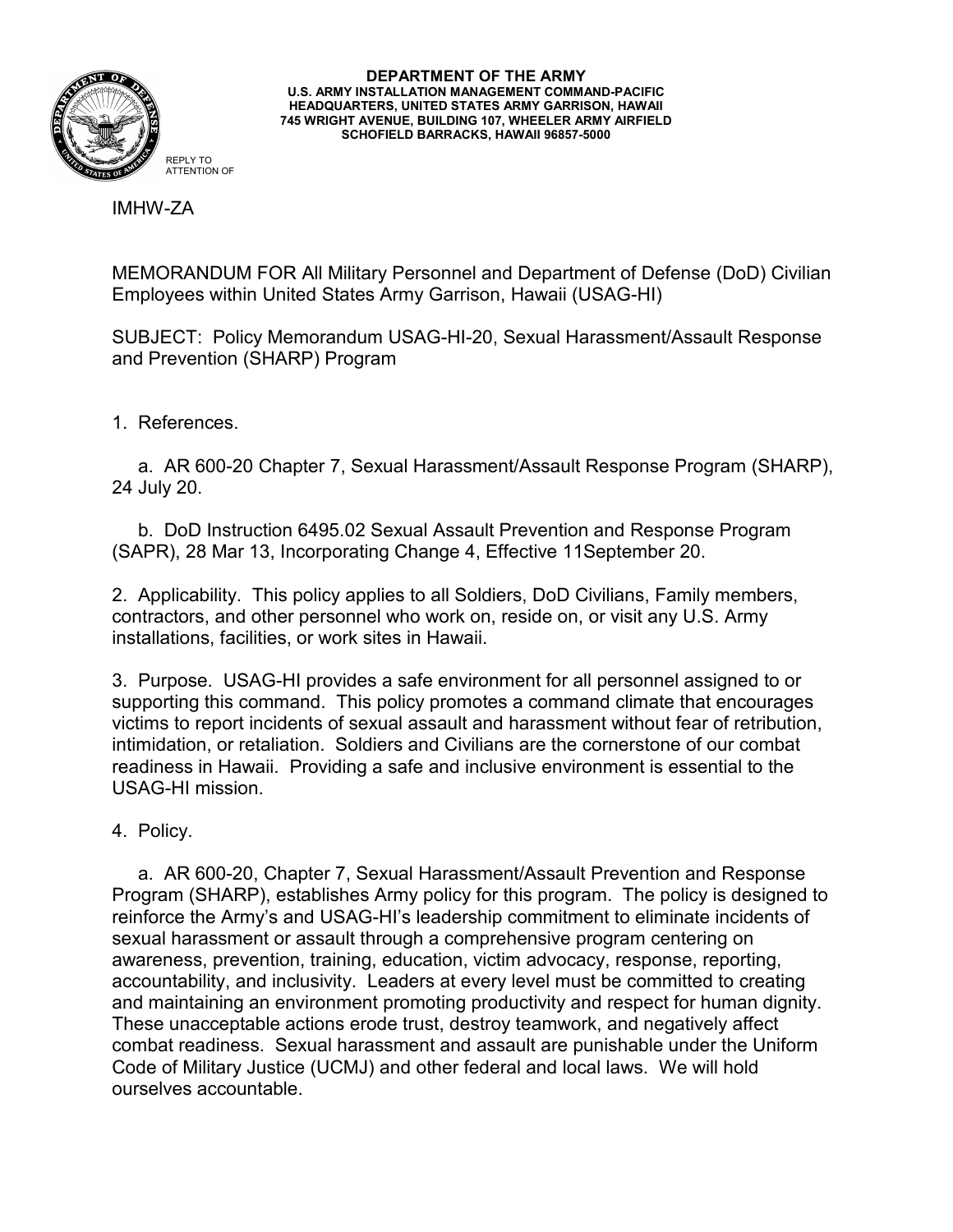SUBJECT: Policy Memorandum USAG-HI-20, Sexual Harassment/Assault Response and Prevention (SHARP) Program

5. Sexual harassment and sexual assault are unacceptable, and contradict the values of the Army and our organization. As Garrison Commander, I am fully committed to the Garrison SHARP Program, and to ensuring a safe living and working environment for the entire Garrison Ohana (Soldiers, Civilian employees, and Family members). Ultimately, the Garrison team must understand and ensure that incidents of sexual harassment or sexual assault or associated retaliatory behaviors will not be tolerated, condoned or ignored. Sexual harassment and sexual assault destroy teamwork and negatively affect combat readiness and are punishable under UCMJ and federal and civilian laws. Everyone must be treated with dignity and respect; consider all allegations of inappropriate behavior with the utmost seriousness, protect the privacy of victims, motivate bystanders to intervene, and hold offenders accountable. Sexual assault, sexual harassment, and retaliation for reporting such incidents is unacceptable and will not be allowed.

6. Preventing sexual harassment and sexual assault is everyone's responsibility. Leaders at every level will set the example, and are responsible for providing a safe environment for those in their charge. Leaders are in the best position to mentor their subordinates in an effort to prevent incidents of sexual harassment and assault before they occur. Leaders will report all allegations of sexual assault to the appropriate authorities. In addition, leaders will examine all allegations of sexual assault, sexual harassment and retaliation and ensure these incidents are reported to their unit Sexual Assault Response Coordinators (SARC). Leadership is expected to swiftly address allegations of sexual harassment, sexual assault and retaliation. An employee who believes he or she has been subjected to sexual harassment or sexual assault should report incidents to the appropriate management official and SHARP office.

7. Sexual harassment isolates and marginalizes valuable members of the Garrison team, eroding trust and cohesion and inhibiting unit readiness. Complaints of sexual harassment by service members or their Family members may be filed through the chain of command, next higher echelon command, or SHARP representative. DoD Civilian employees that want to pursue administrative actions must file complaints through their management officials, or the Equal Employment Office (EEO). Commanders at all levels, along with the complainants, will follow the procedures for filing anonymous, informal, or formal complaints outlined in AR 600-20, Army Command Policy and AR 690-600, Equal Employment Opportunity Discrimination Complaints.

There are three types of complaints:

a. A anonymous complaint is a complaint that is made from an uknown source, the individual is not required to divulge any personally-identifiable information. All anonymous complaints are referred to the subjects' Brigade Commander for evaluation.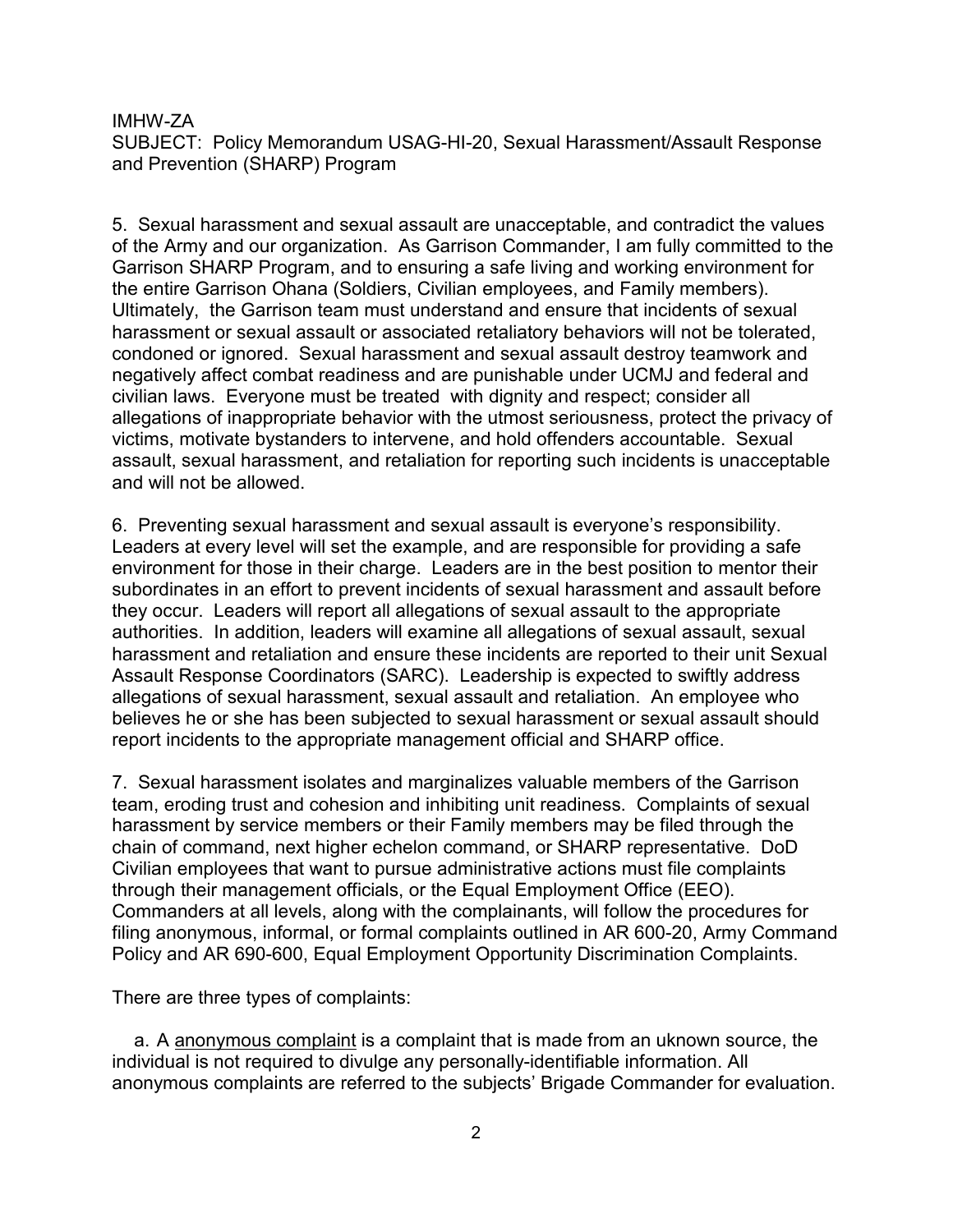SUBJECT: Policy Memorandum USAG-HI-20, Sexual Harassment/Assault Response and Prevention (SHARP) Program

b. An informal complaint is one that a complainant does not wish to file in writing. It is not subject to a timeline, and the complainant and/or the full-time Brigade SARC address resolution at the lowest level.

c. A formal complaint is one that a complainant files in writing and swears to the accuracy of the information. Active duty Soldiers have 60 calendar days and DA Civilian employees have 45 calendar days from the date of the incident to file a complaint of sexual harassment. To ensure strict impartiality, all formal sexual harassment complaints will be delivered to the brigade commander. When the Brigade Commander initiates an investigation, disposition and resolution are addressed at the command level, and complaint processing is documented in the database known as Incident Case Reporting System (ICRS).

8. A civilian employee who has been sexually assaulted should report the abuser to law enforcementor and may ask the SHARP office for a referral to civilian resources. Children under the age of 18 should report to the Family Advocacy Program. Children under the age of 18 do not have restricted reporting options.A Soldier and active duty eligible Family Members over the age of 18 who have been sexually assaulted have two distinct reporting options:

a. Restricted reporting. Restricted reporting is kept confidential, allowing the victim to receive medical care and behavioral health services without notifying the command or law enforcement. No official investigation is possible if the report remains restricted. Only SHARP Specialists (SARC or Victim Advocate (VA)), medical and behavioral health care professionals can be notified if the victim wishes to keep the sexual assault report restricted.

b. Unrestricted reporting. This option allows the victim to receive medical and behavioral health care. In addition, the Criminal Investigation Division (CID) will initiate an investigation. The command will also be notified. Unrestricted reports should be made to a SARC or VA. The victim may request an expedited transfer if it is in their best interests. The victim will be able to receive a Sexual Assault Forensics Examination (SAFE) whether the report is restricted or unrestricted. With an unrestricted report, details regarding the incident are limited to only those personnel with a legitimate need to know.

8. The command will not tolerate retaliation against an individual who reports a protected SHARP-related communication. Encourage sexual assault survivors, witnesses, intervening bystanders, SARCs, VAs, first responders, or other parties to the incident who experience any retaliation or reprisal stemming from the incident to report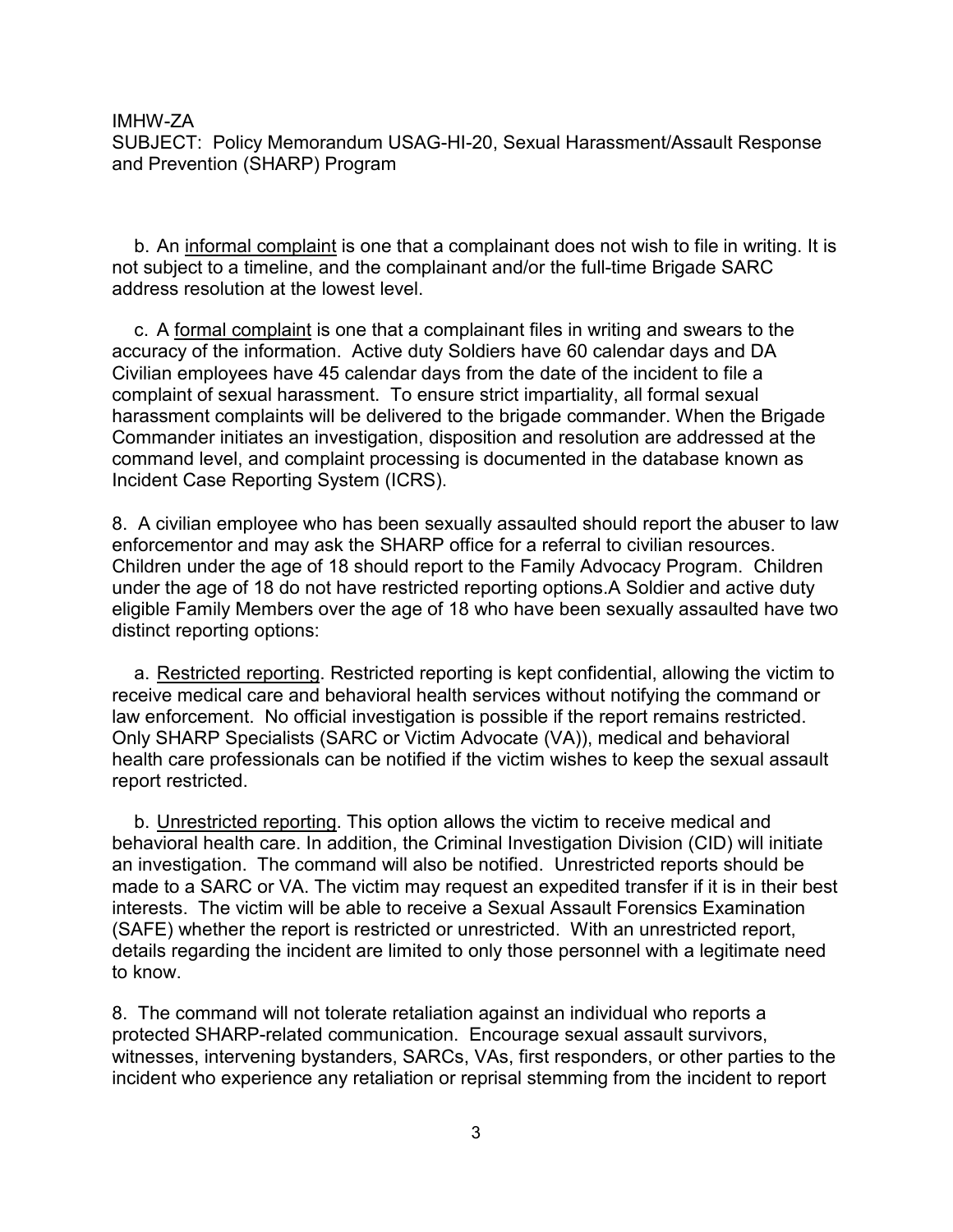SUBJECT: Policy Memorandum USAG-HI-20, Sexual Harassment/Assault Response and Prevention (SHARP) Program

the matter to their SARC, VA, Inspector General, Special Victims Counsel, or law enforcement. O-5 and higher commanders or Department of the Army Civilian equivalent will develop a plan to immediately address the allegations of reprisal or retaliation and forward the plan to the Commander, USAG-HI and USAG-HI SHARP SARC. If you see something, say something.

9. This command will treat all victims of sexual assault and sexual harassment with dignity, fairness, and respect. We will treat every reported sexual assault, sexual harassment, and retaliation incident seriously and follow the guidelines listed below:

a. As soon as commanders, directors and leaders are notified of an allegation of sexual assault, they will immediately contact the CID and then call their brigade/organization's SARC. Leaders will account for the rights of both the survivor and the accused. All reports of sexual assault will be reported within 24-hours in accordance with USARHAW Policy Letter #08, Prevention of Sexual Harassment and Sexual Assault. Commanders will submit a Sexual Assault Incident Response Oversight Report (SAIRO) for unrestricted reports of sexual assault within eight calendar days of the incident report.

b. Commanders will hold offenders accountable, provide compassionate care for victims and protect the rights and privacy of survivors. Allegations of sexual assault, sexual harassment or retaliation will be thoroughly and professionally investigated.

c. Commanders, Directors, Office Chiefs, and leaders will create a culture of trust in which everyone can thrive and achieve their full potential. Commanders, Directors, Office Chiefs, and leaders must support annual Sexual Assault Awareness Prevention Month (SAAPM) events and SHARP campaign lines of effort.

d. All Commanders, Directors, Office Chiefs, and leaders will recognize that victims of sexual assault have the right to be treated with fairness, respect, dignity, and privacy. They have the right to be provided with a confidential avenue for reporting incidents, reasonably protected from the offender and to receive advocacy services, legal services, medical treatment, and counseling.

e. All Commanders, Directors, Office Chiefs, and leaders will facilitate annual SHARP training with the assistance of a Department of Defense Sexual Assault Advocate Certification Program (D-SAACP) SARC or VA, appointed in writing, for all Soldiers and Civilian employees within their command. All new commanders and first sergeants will be briefed on SHARP within 30 days of assumption of command. Commanders and directors will ensure that all Soldiers and DA Civilians are briefed annually. Senior Leaders and First Responders will receive additional training annually